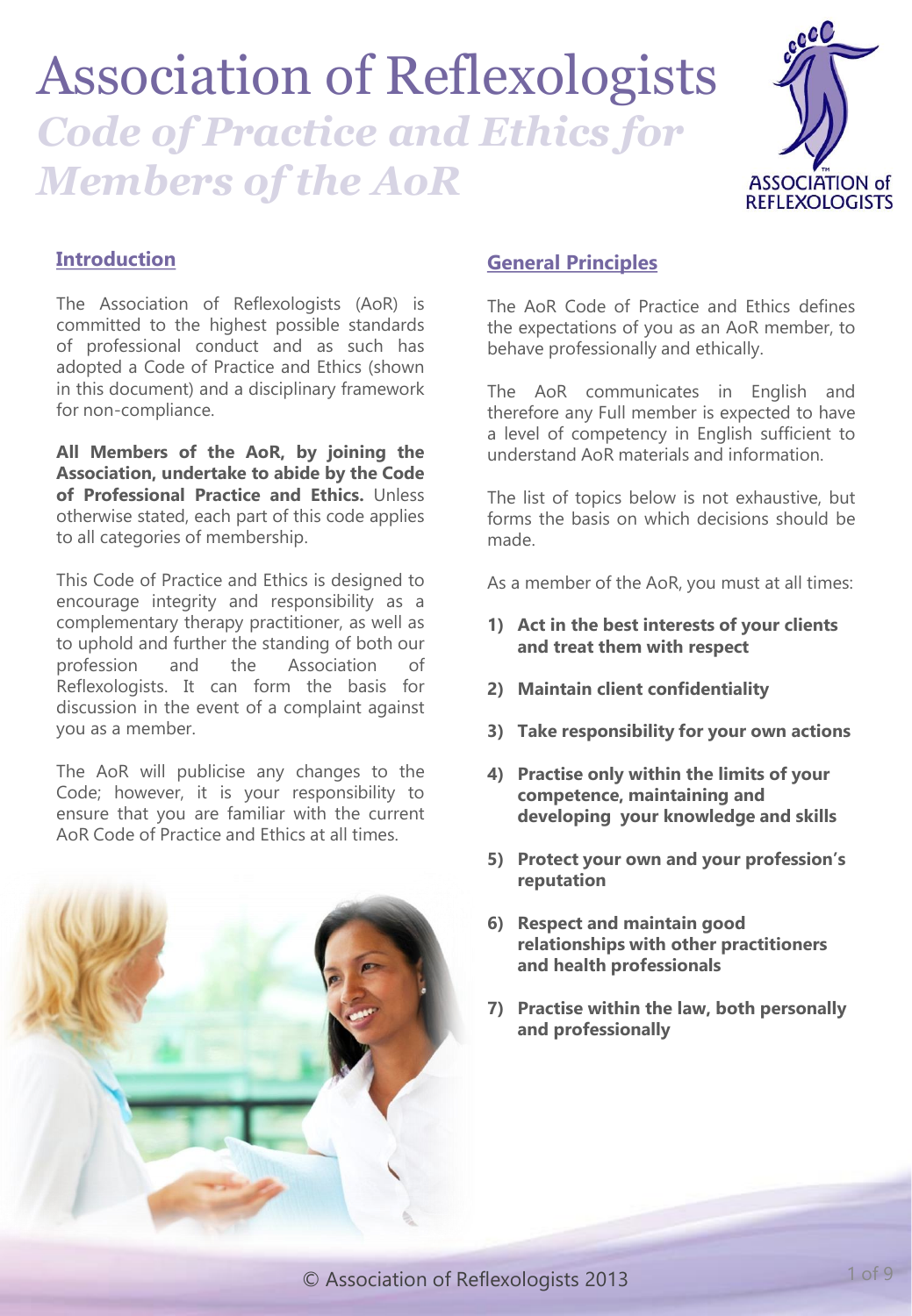# **1. Act in the best interests of your clients**

- a) You must always act in the best interests of your client; the safety, comfort, confidentiality and welfare of the client must take priority at all times.
- b) You must be aware of the client relationship and develop listening skills and a caring attitude.
- c) You must never allow your views about client's sex, age, colour, race, disability, sexuality, social or economic status, lifestyle, culture or religious beliefs to affect how you treat or the advice you give. As far as practical you should ensure that any advice given should match the economic status, lifestyle, culture and religious beliefs of your client.
- d) You must not abuse the trust of existing or potential clients or exploit their lack of knowledge.
- e) Full members must ensure that their professional practice is fully covered by professional indemnity insurance against public liability and malpractice at all times and on request provide the AoR with their insurance details. (See guideline 1)
- g) As a practitioner working in your own environment, you should:
	- i. Ensure a private treatment area with easy access to bathroom facilities is provided.
	- ii. Ensure that you comply with the terms of the disability discrimination legislation and ensure disabled access for your clients, where practicable.
	- iii. Ensure that premises and equipment are clean and hygienic.
	- iv. Ensure that your own health and hygiene are not such as to put the client at risk.
	- v. Ensure that local constraints are adhered to (see guideline 2).
- h) You must recognise the responsibility you have towards your client at all times.
	- i. Before an initial consultation with a client an accurate description of reflexology in layman's terms should be available (see guideline 3).
	- ii. A statement of fees should be made before commencement of treatment.
	- iii. You must obtain a full medical history before commencing the initial treatment (see guideline 5).
	- iv. You must obtain a signed consent form before commencing the initial treatment (see guideline 4 on obtaining informed consent and the obligations towards minors). Some clients because of age, illness or mental capacity may not be able to give consent to treatment. In these circumstances you must obtain clear consent from somebody that you are satisfied is authorised to give consent on behalf of the client. This may in some circumstances be a team of health professionals or care providers. This consent must be gained in writing.
	- v. Full and accurate contemporaneous (i.e. at the time of consultation) records of treatments given should be kept (see Guideline 5).
	- vi. If a member practices or offers other therapies it should be made clear to the client that they form no part of the reflexology treatment. Some therapies are inappropriate for use with children and vulnerable adults. Others may be suitable, however members who offer such treatments should have knowledge of the relevant requirements of the Children's Act 1989, the Protection of Children Act 1999, the Safeguarding Vulnerable Groups Act 2006 and other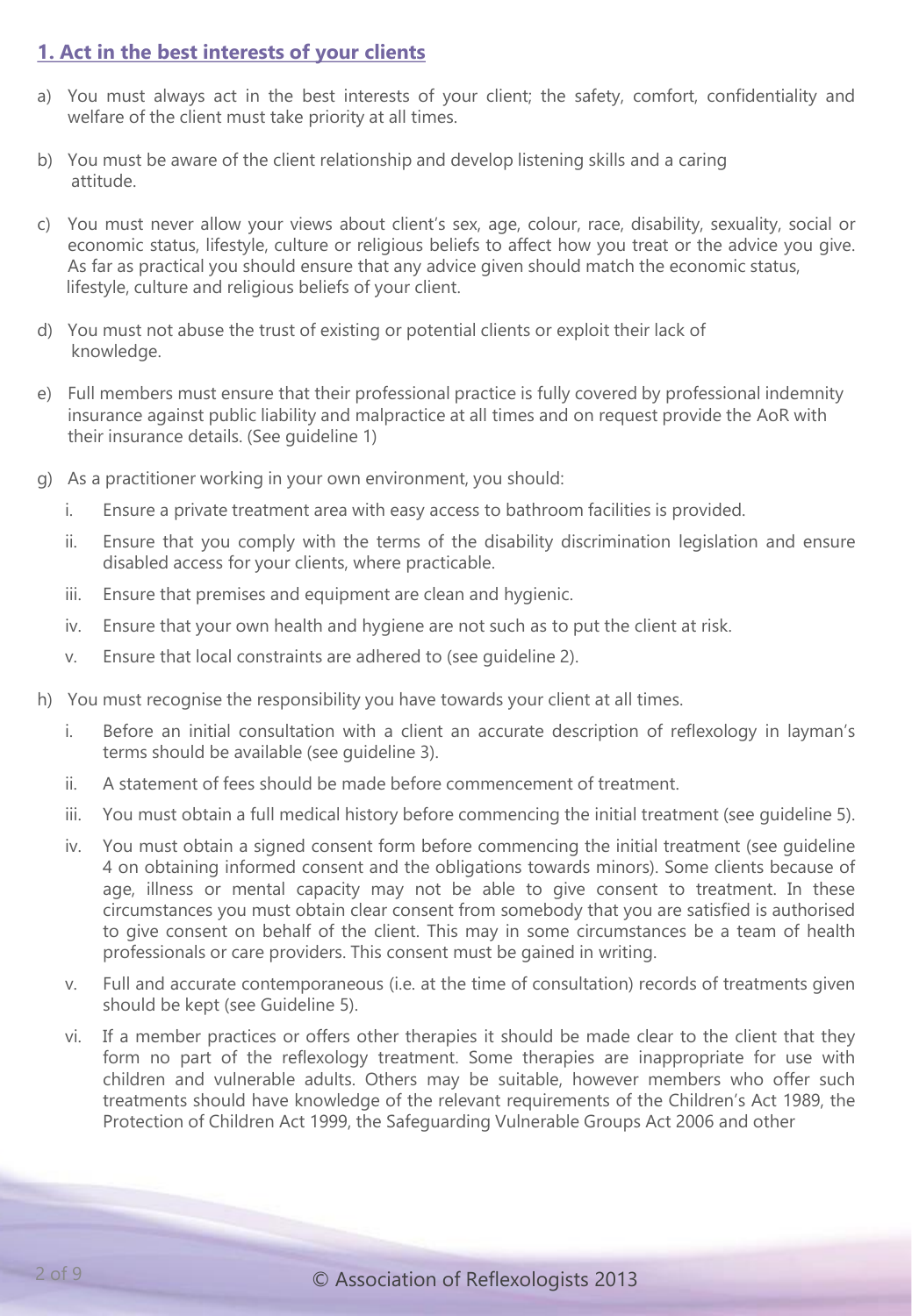pertinent legislation and apply it to their work. For information on these acts see www.opsi.gov.uk. Clients must give signed consent to having any other therapy alongside their reflexology treatment.

# **Relationships with Clients**

As an AoR member, you must act ethically in all relationships with clients. Specifically:

i) Personal Relationships

You must deal with clients in a professional manner which is not open to misunderstanding or misinterpretation. Non-physical behaviour, gesture, unnecessary physical contact, verbal suggestion or innuendo may be construed as abusive or harassing.

When treating a relative or a friend, clear boundaries must be maintained between social and professional relationships.

j) Inappropriate or Improper Relationships

An improper personal relationship means either a sexual relationship, or any inappropriate emotional involvement with a client.

You should not use your professional position to pursue any improper personal relationship with a client, or with anyone having a close relationship with a client.

If you find that you are becoming involved in an improper relationship with a client, you should end the professional relationship and should, if appropriate, recommend an alternative reflexologist for any future treatments.

If a client shows signs of becoming involved in such an improper relationship, you should discourage the client, and if necessary end the professional relationship.

k) It is recommended that you retain a contemporaneous note of the situation, the actions taken, the reasoning for choice of actions and any outcomes, in case of any future claim of alleged misconduct.

# **2. Maintain client confidentiality**

The therapist/client relationship is based on one of trust. You must treat all information about your clients as confidential, and only use such information for the purposes for which it was given.

- a) You should not disclose, or allow to be disclosed, to any third party any information gained (whether about a client or about any other person), except where such disclosure is authorised by the client and/or other person concerned or is required by legal or regulatory process, or where such information is already in the public domain. Similarly, confidential information acquired as a result of professional and business relationships shall not be used to the personal advantage of you or third parties.
- b) The client has responsibility for their own health. However, if you have concerns about their symptoms, you should suggest that the client consults their medical practitioner or Practice Nurse. Unless the client specifically requests that confidentiality be broken, you are advised not to contact anyone on his or her behalf in order for help to be obtained.
- c) You must also keep to the conditions of any relevant data-protection legislation and follow best practice for handling confidential information relating to individuals at all times. Best practice is likely to change over time and you must stay up to date. You must be particularly careful not to reveal, deliberately or accidentally, confidential information that is stored on computers. You must comply with Data Protection legislation. If you keep client records on an electronic device, you should check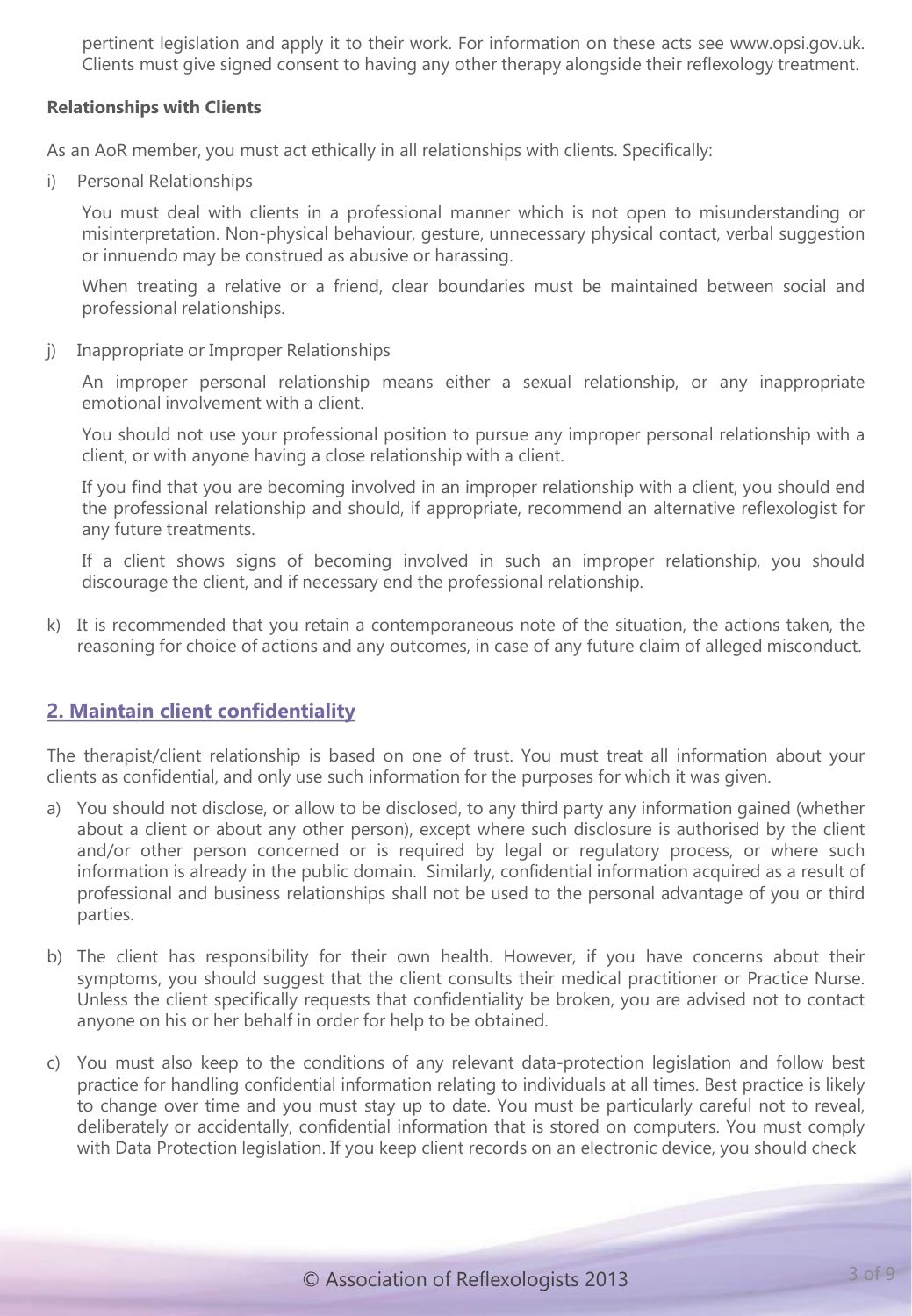if you are required to register with the Office of the Information Commissioner (http://www.ico.org.uk/for\_organisations/data\_protection/registration/). All records must be kept secure. Paper records must be kept under lock and key and computer records should be password protected. Where a member is working with or for another business, a legally binding document should be signed by both parties making absolutely clear who has access to client records and to whom they belong in the event of the arrangement ceasing.

- d) Confidentiality can be a particular challenge when treating minors. You must have an adult (either a legal parent or guardian, or someone holding signed consent from a legal parent or guardian) present at the consultation if the child is under 16.
- e) If case histories are used (for example in connection with research or the furtherance of knowledge), they must be used anonymously to protect client identity and confidentiality.

# **3. Take responsibility for your own actions**

You are personally accountable for your actions and must be able to explain and justify your decisions

# **4. Limits of competence & refusal to treat**

- a) As an AoR member, you should carry out treatments and give advice only within the limits of your professional training and competence - i.e. having received the proper training and be duly qualified to perform the treatment. No unqualified advice should be given.
- b) You should inform your clients and seek their consent before introducing new treatments into their existing treatment programme.
- c) A consultation **must** be undertaken before each treatment to ensure that the most appropriate treatment is being given to the client and that no new contraindications have occurred between treatment sessions.
- d) You have the right to refuse to treat a client, providing the refusal is carried out in a professional manner.
- e) You should refuse to treat a client if:
	- i. you do not feel competent to do so, for example if they are suffering from mental health problems, an addiction or are suicidal, etc. In such circumstances you should suggest that they contact their GP for further help and referral.
	- ii. you are unable able to converse with the client in a manner fully understandable by both parties
	- iii. you feel your client is becoming reliant on reflexology and neglecting other aspects of their health and wellbeing
- f) It is permissible under Section 35 Subsection 2 of the Sex Discrimination Act 1975, for treatments where physical contact is involved, for a therapist to choose to treat only clients of the same sex.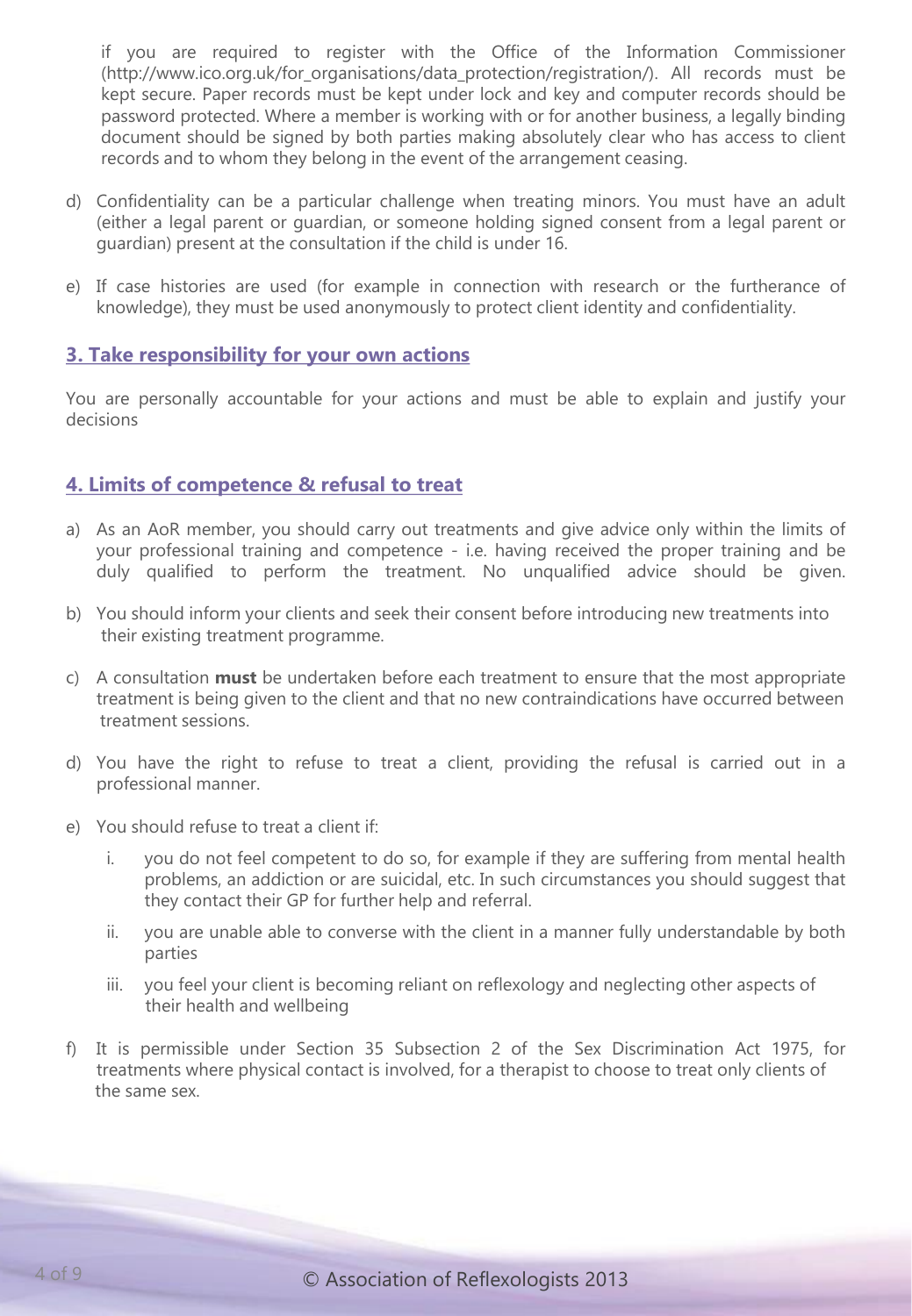- g) In the event of you being unable to treat, if you wish to refer the client to another therapist, the client must:
	- i. Be offered an equivalently qualified and experienced reflexologist or an alternative appointment
	- ii. Be given enough information about the suggested therapist to make an informed choice.
- h) You should not:
	- i. Diagnose a medical condition
	- ii. Prescribe
	- iii. Claim to cure or treat specific conditions

# **Continuing Professional Development (CPD)**

The mark of a professional is that they are willing to continually update and expand their knowledge and skills to give the best to their clients.

- i) It is compulsory for all Full, Fellow and Honorary members to undertake CPD in accordance with the AoR Continuing Professional Development policy. Each year, the AoR run random checks on members to ensure compliance with the CPD policy, so members should be prepared at all times to present their CPD records and files upon request.
- j) First aid: The AoR strongly recommends that you have a current First Aid certificate. If a medical event does occur you must assess each situation thoroughly and decide if it is suitable to offer a duty of care and act accordingly. Depending on the level of the incident the best action may be to dial 999 immediately.

If you have a client with a specific illness that may reoccur during treatment (for example epilepsy) then you should have a discussion of their requirements and a written plan of what to do should that eventuality take place, from the very first treatment.

# **Health & Fitness to Practice**

k) You must be aware of your own health and fitness to practice and adjust your treatments accordingly.

You must limit your work or stop practising if you or another person has any reason to believe that your performance or judgement is affected by your physical, emotional or mental health. You must also take appropriate precautions to protect your clients, anyone accompanying them, your staff and yourself against infection, and against the risks that you might infect someone else.

#### **Treatment of animals**

l) It is illegal, in terms of the Veterinary Surgeons Act 1966, for non-veterinary surgeons, however qualified in the human field, to treat animals. All forms of complementary therapy that involve acts or the practise of veterinary surgery must be undertaken by a veterinary surgeon, subject to any exemption in the Act. At the same time, it is incumbent on veterinary surgeons offering any complementary therapy to ensure that they are adequately trained in its application.

http://www.rcvs.org.uk/advice-and-guidance/code-of-professional-conduct-for-veterinarysurgeons/supporting-guidance/treatment-of-animals-by-unqualified-persons/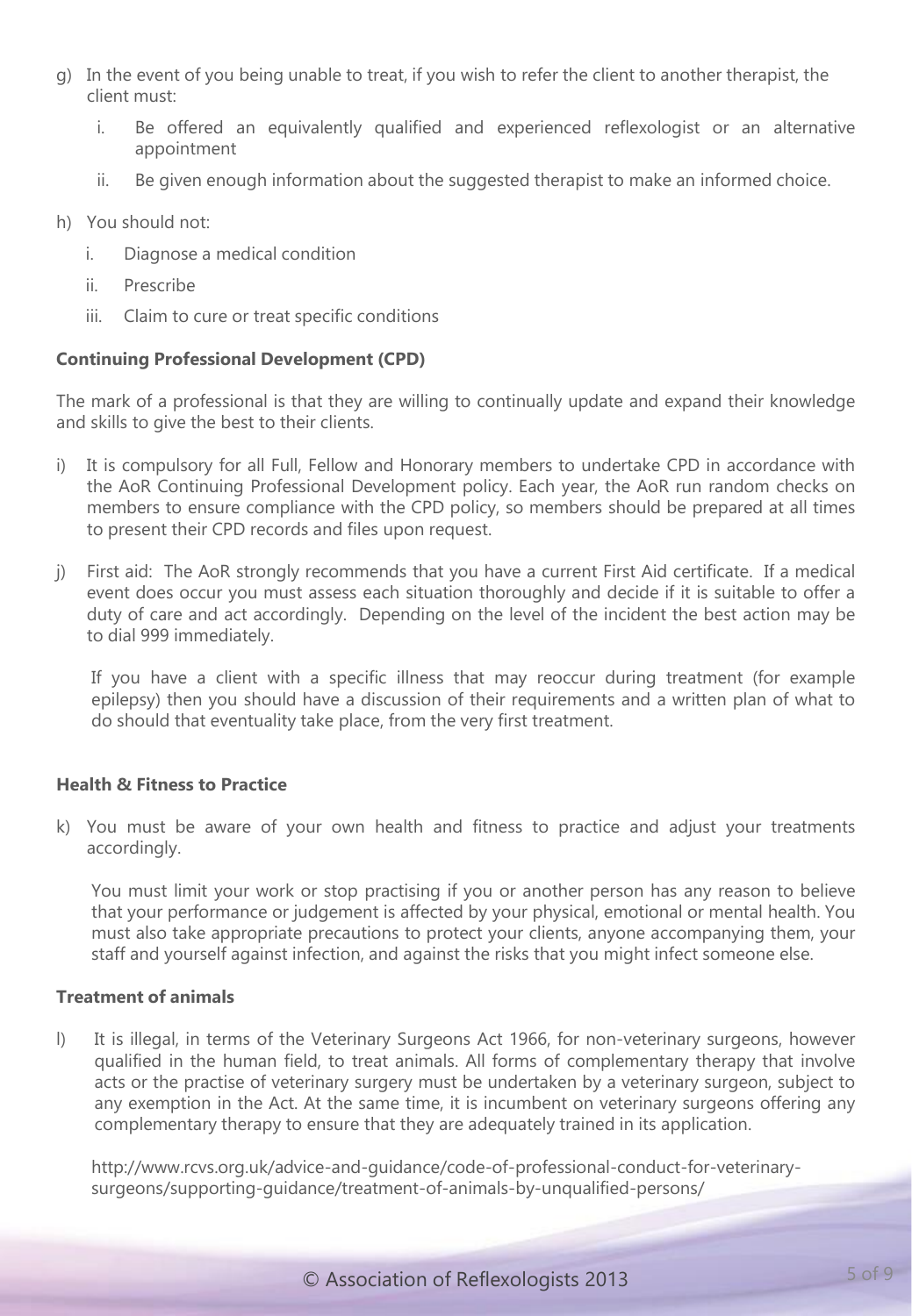# **5. Protect your own, and your profession's reputation**

You should conduct yourself with honesty, integrity and dignity, and act in a way which maintains the reputation of your profession, maintaining high standards of personal and professional conduct. You should avoid any behaviour or activity that is likely to damage your profession's reputation or undermine public confidence in your profession.

Appropriate professional boundaries must be maintained between you and your client. Development of a personal relationship must result in the cessation of the therapeutic relationship.

You should not speak or write disrespectfully of fellow reflexologists or the Association of Reflexologists, both in a private and a work capacity, at any time. This includes both private and work related communications of any nature.

If you are representing the AoR in any capacity, you should abide by the following:

- a) Act in a responsible and professional manner
- b) Use your knowledge and experience to contribute to the development of the profession and the specific area you represent.
- c) Promote policies and procedures which uphold human rights and which seek to ensure access, equality and participation for all.
- d) Ensure that you do not act out of prejudice against any person or group, on any grounds, including origin, ethnicity, class, status, sex, sexual orientation, age, disability, beliefs or contribution to society.
- e) It is your responsibility to make the AoR aware, in writing, of any relevant changes in your situation which might impact your professional status, reputation or membership of the AoR.

# **6. Relationships with other practitioners and health professionals**

- a) You should not claim to 'cure' or 'heal' medical ailments or to diagnose medical conditions.
- b) You should endeavour to foster good relations with those working in orthodox medicine.
- c) You should not contradict medical treatment instructions given by a doctor or medical professional.

It is possible to complete a treatment:

- i. Where the client choice overrides medical opinion of the efficacy of a treatment
- ii. Where there is no reason to believe that reflexology would cause harm
- iii. Where you are confident treating but a medical professional expresses an opinion that reflexology will not help.
- d) Always ascertain at the consultation stage whether the client has any medical conditions or is undergoing medical treatment likely to be affected by reflexology.

In the event of a contraindication, you should **not** carry out any treatment until you have the consent of the client's doctor or other medical professional. The client can obtain such consent either verbally or in writing from the doctor.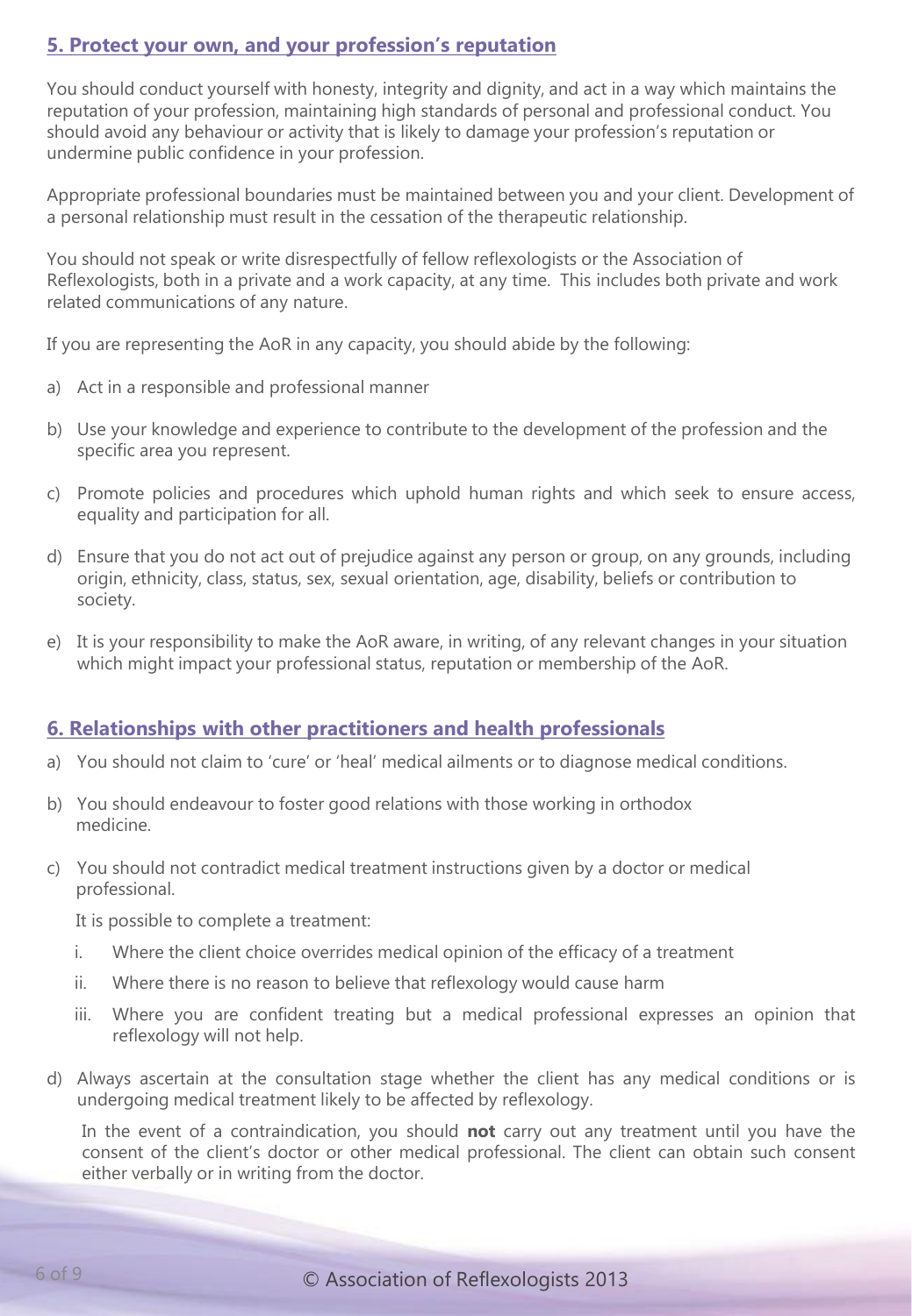- i. If verbal consent is received, the client must then sign his or her client record that such consent has been given. The client's written consent must be attached to the client record.
- ii. Alternatively, with the client's signed approval, you can write to the doctor directly giving full information on the treatment to be carried out, your competence to do so and requesting a response.
- e) When working in a multi-disciplinary team you remain accountable for your professional conduct, any care or professional advice you provide, or any failure to act. You must protect patients and clients if you believe that they are actually or potentially at risk from a colleague's conduct, performance or health. The safety of patients, clients and users must come before any personal and professional loyalties at all times. As soon as you become aware of any situation that puts a patient, client, user or colleague at risk, you should discuss the matter with an appropriate professional colleague.
- f) The AoR Code of Practice and Ethics forms a basis for standards of a practitioner's professional behaviour. In a multi-disciplinary environment, additional standards and Codes may also apply. For example:
	- i. Local clinical governance
	- ii. Communications with other healthcare professionals,
	- iii. Local licencing

It is your responsibility as a therapist to decide which Code of Conduct you believe takes precedence.

g) Members must act with respect for fellow reflexologists, practitioners, and all other healthcare professionals. Any activities of a competitive nature must be conducted in a fair and open manner.

This includes, but is not exclusive to:

- inappropriate comments
- personal slights
- false claims
- breaching of copyright and any form of plagiarism. (See guidelines for further information)

# **7. Practise within the law**

You must comply with all relevant laws and regulations and shall avoid any action that may discredit the profession.

#### **Access for disabled clients**

a) You should make sure that you comply with the terms of the disability discrimination legislation and ensure disabled access for your clients, where practicable.

# **Publicity**

- b) You must not seek to attract business unfairly or unprofessionally or in any way which would discredit the reputation of reflexology.
- c) All promotional materials should be legal, decent, honest, accurate and truthful and must not be misleading to the general public. In all cases materials should be in accordance with the Committee for Advertising Practice (CAP) guidelines, and as far as possible adhere to the Advertising Standards Authority guidelines and any other body with jurisdiction over advertising related materials. More information may be found at: <http://www.aor.org.uk/business-a-marketing>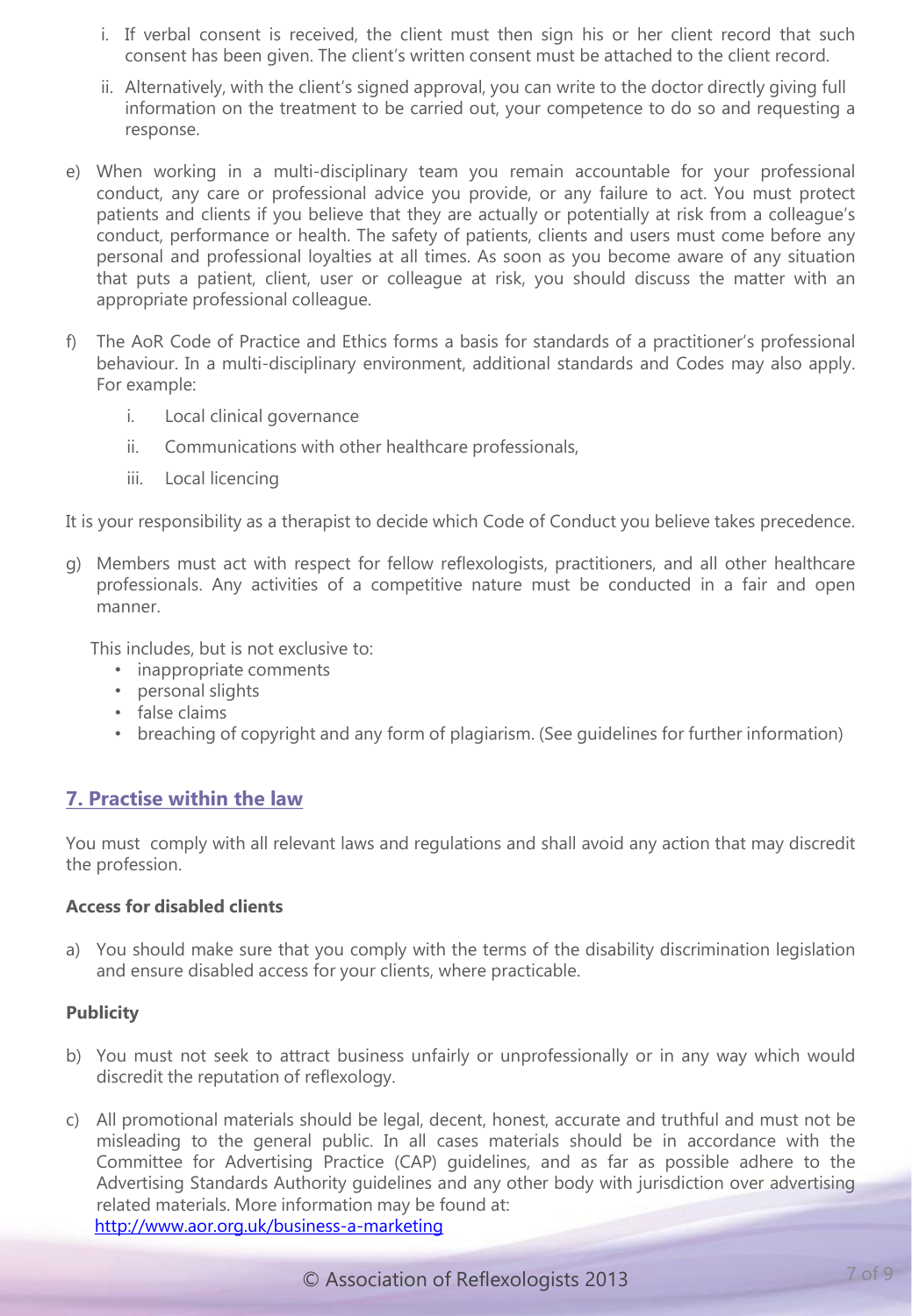- d) In any promotional material, members should use the MAR suffixes (MAR, HMAR, FMAR as entitled) after their name as shown on their Membership Certificates
	- i. Use of the title 'doctor'

The AoR strongly recommend that members do not use the title Dr to precede their name when referring to their reflexology practice, but instead use the suffix PhD to denote their advanced level of knowledge. This is to avoid any confusion amongst members of the public, who may assume that the prefix 'Dr' only refers to people who are registered with the General Medical Council.

e) Your promotional material must not breach copyright or contain material plagiarised or copied from others. This includes, but is not exclusive to, your website and printed material. You must not copy text or images from other published sources without seeking and receiving written permission from the author who holds the intellectual property for the material. When using text or images that you have written permission to use these must be attributed to the original author.

#### **Research**

If you are involved in a research project you must:

- a) Abide by the local guidelines, methodological and ethical requirements as stated in the research protocol.
- b) Report all research findings with honesty.
- c) Accept payments only as stated in the research protocol.
- d) Provide help where required to obtain the publication of a research paper whatever the outcome.

#### **Complaints procedure**

- a) The purpose of the Complaints Procedure is to ensure the impartial examination of a concern or complaint against a member (of any category)
- b) The AoR Complaints Procedure can be obtained from the Taunton Office or from the Members' Area of the AoR website.

#### **Important**

This Code may be altered at any time by the AoR Board. Prior to a decision being made, the Membership shall be advised of the alteration and invited to comment. Having considered all comments the Board shall notify members of any alterations.

This Code is not a substitute for those of other professional bodies to which a member may belong. Members are encouraged to join professional bodies particularly concerned with other disciplines that they may practice. It is expected that all members of the AoR conduct themselves as professional therapists and abide by the AoR Code of Practice and Ethics regardless of the type of therapy practiced. You may belong to other professional bodies for other therapies but as a member it would be expected that the AoR Code of Practice and Ethics be used as a minimum standard for all professional conduct.